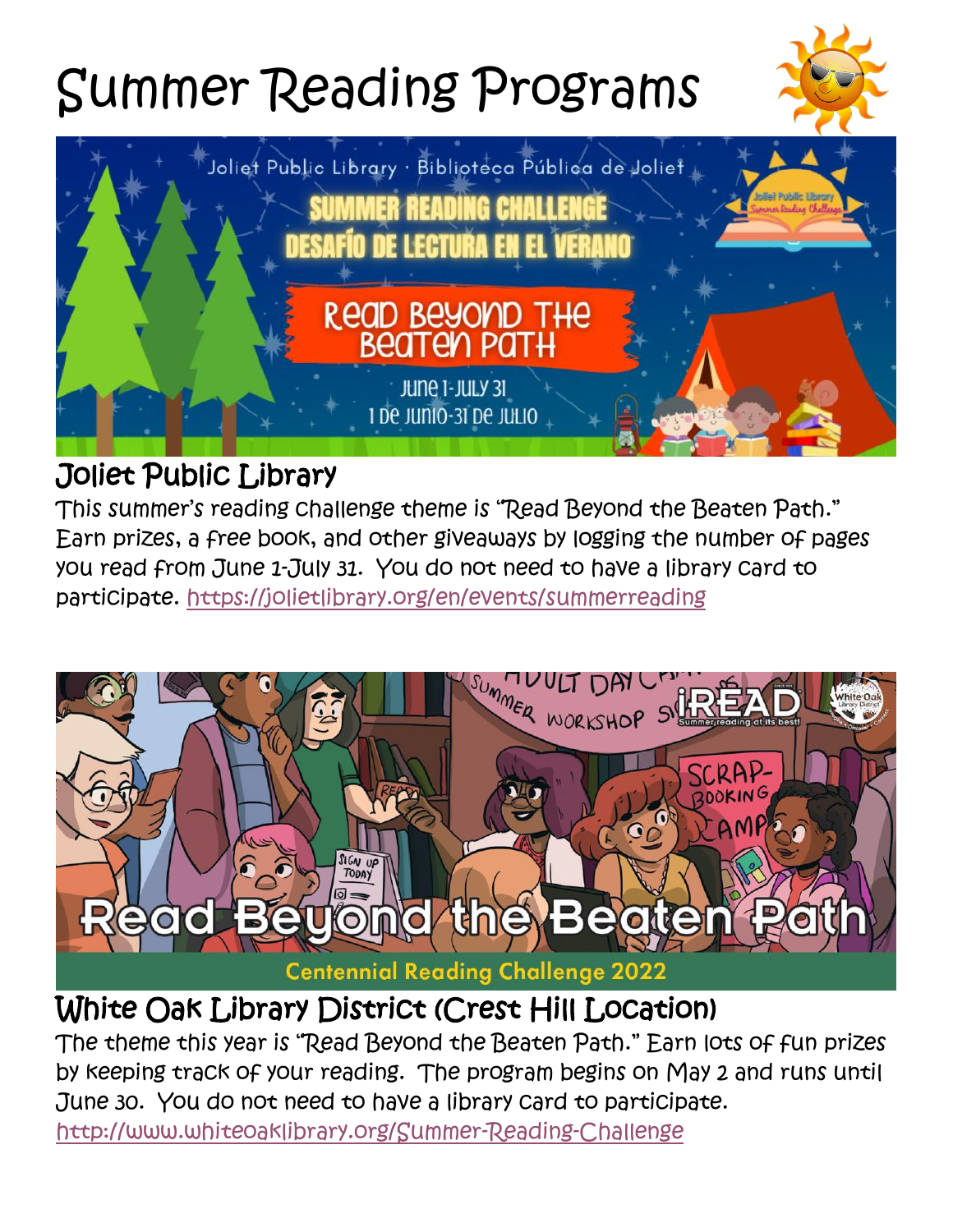

# Plainfield Public Library

The PPLD Summer Reading Program is an all-ages program that will run from June 6 - July 31. The theme is "Read Beyond the Beaten Path." Students in grades K-5 can pick up a summer badge book when they register. Log each day you read in your badge book. Earn prizes along the way. You need a library card to participate.

<https://plainfieldpubliclibrary.beanstack.org/reader365>

# **BARNES & NOBLE** SUMMER READING PROGRAM



### Barnes and Noble Summer Reading

- 1. Students in grades 1 -6 can read any eight books they get from the library, friends or the store.
- 2. Then write about which part of the book is your favorite and why.
- 3. Bring your completed journal to a Barnes & Noble store between July 1 and August 31.
- 4. Choose your free book from the attached journal/list!

[Summer Reading Journal English Link](https://dispatch.barnesandnoble.com/content/dam/ccr/h/summer-reading/2022/126443-06BNJournalSheetPrintable.pdf) [Summer Reading Journal Spanish Link](https://dispatch.barnesandnoble.com/content/dam/ccr/h/summer-reading/2022/126443-03.BN.SpanishJournalSheetPrintable.pdf)